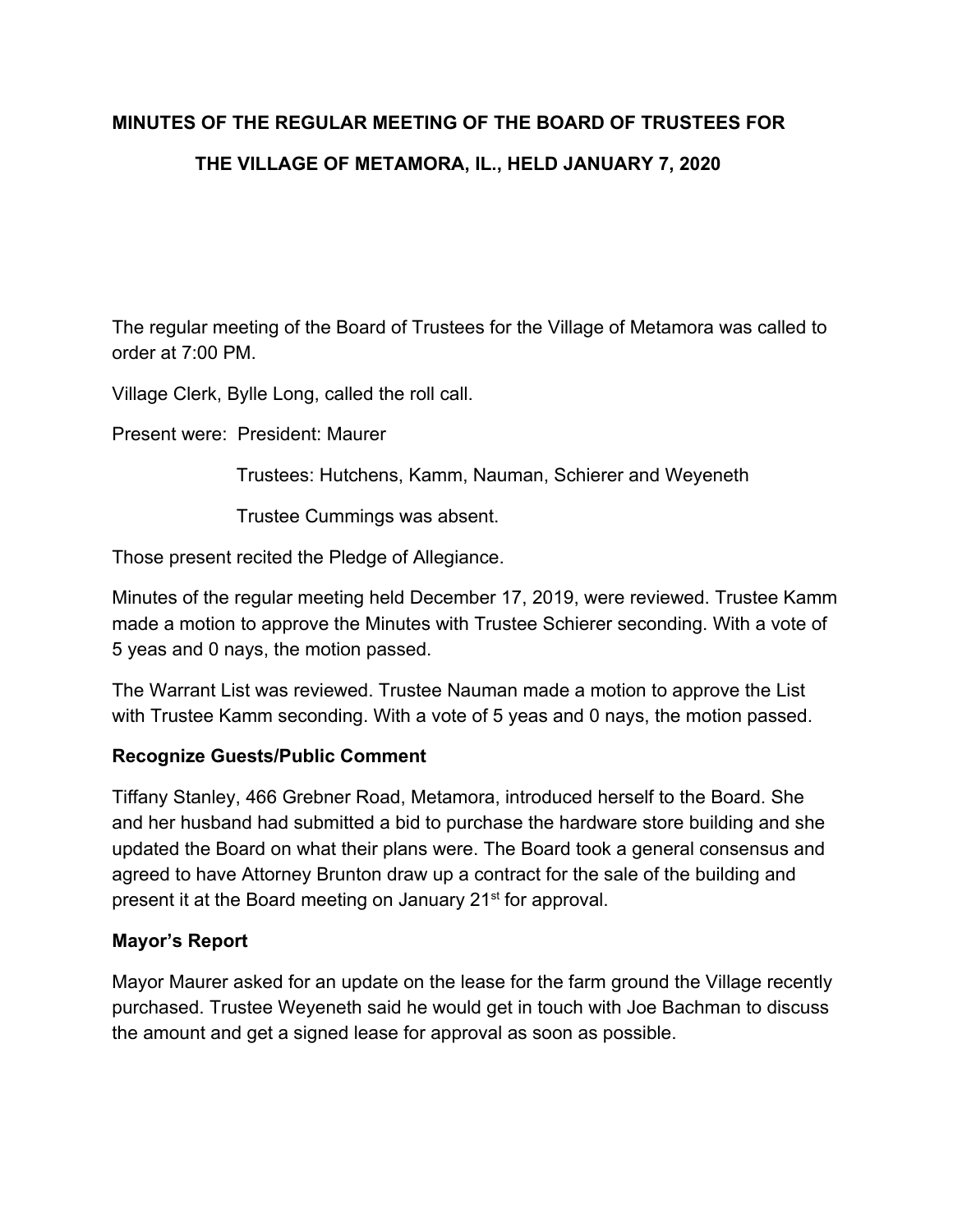# **Attorney's Report**

Attorney Brunton gave an update on the following:

1. Recreational Marijuana Businesses – a public hearing has been posted for January 20, 2020 at 7PM at the Village Hall with the Zoning Board on proposed zoning ordinance recommendations to allow recreational cannabis business to operate in the Village.

## **Engineer's Report**

There was no report.

## **Treasurer's Report**

There was no report.

## **Public Works Department**

Trustee Nauman reported he had spoke with Chuck Nagel of the County DCEO-RLF Program regarding grant money for a restroom in the Village Hall. The process of reviewing the application is 99% complete so we should get an answer shortly and it looks promising we will get the money.

The issue with the golf course is still ongoing. They want to discuss a new contract, but, in the meantime, they have not paid the agreed amount (\$1700.00 per month) which they now owe about \$12,000.00. They are paying the regular water bills, but this is for other water used to maintain the golf course. The Board directed Attorney Brunton to draft a letter that unless they pay what they owe, the Village will not re-negotiate the contract.

#### **Police/Fire/ESD**

Trustee Kamm suggested to the Board that a new traffic study at the corner of Rt 116 and Douglas St. could be done and perhaps the possibility of a streetlight could be addressed again.

# **Finance/Economic Development/Insurance**